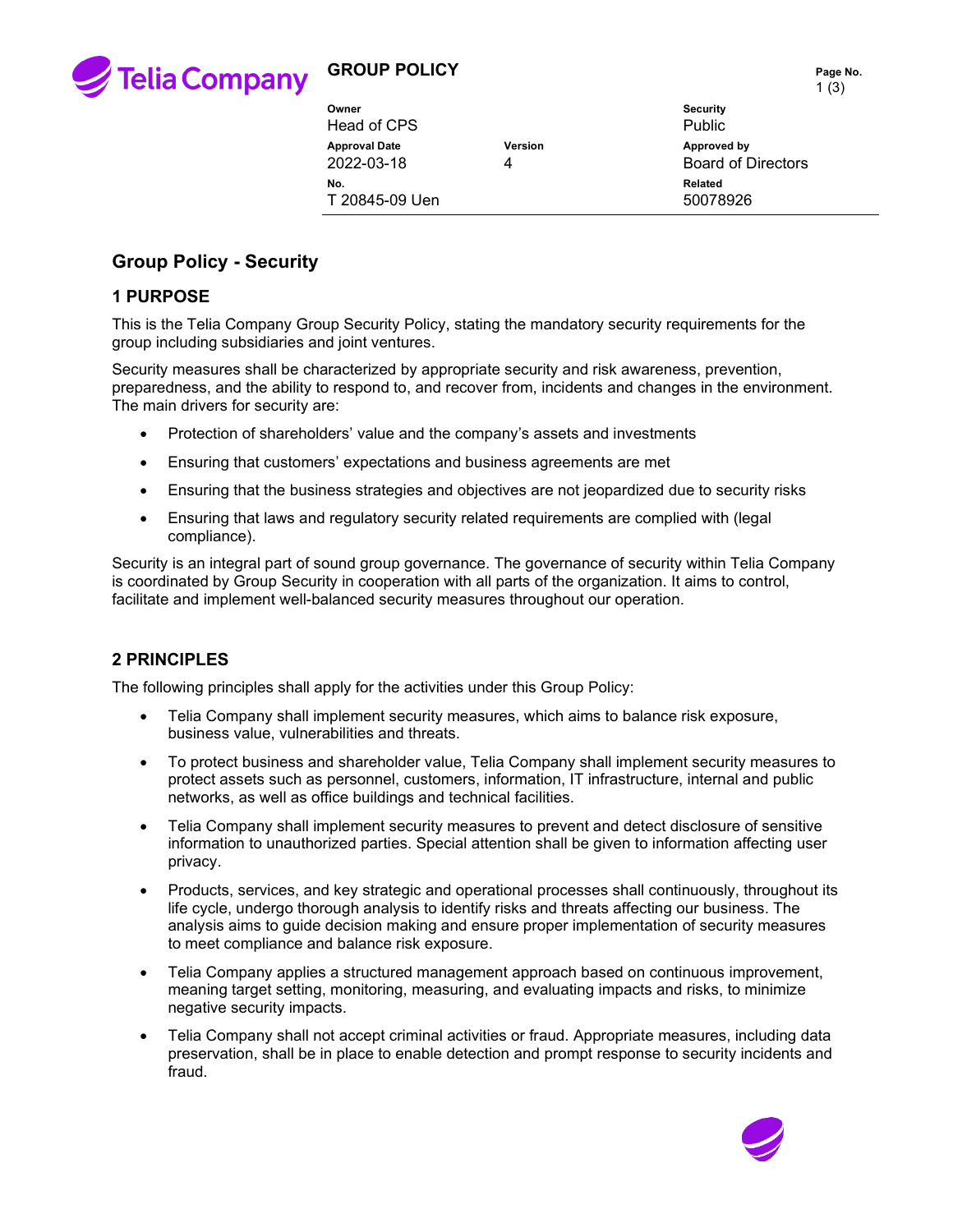

# **GROUP POLICY** Page No.

|                      |                | <b>Z</b> (3)              |
|----------------------|----------------|---------------------------|
| Owner                |                | <b>Security</b>           |
| Head of CPS          |                | Public                    |
| <b>Approval Date</b> | <b>Version</b> | Approved by               |
| 2022-03-18           | 4              | <b>Board of Directors</b> |
| No.                  |                | Related                   |
| T 20845-09 Uen       |                | 50078926                  |

- All Telia Company employees and line managers shall be obligated to report security incidents and fraud according to established routines.
- Telia Company shall ensure that critical business functions will be available to customers and other stakeholders. Business continuity plans shall be in place for all business-critical services to maintain service resilience and recoverability according to business, legal and regulatory demands.
- Telia Company shall establish a crisis management organization and corresponding plans at Group level and Countries, to ensure the ability to handle unpredictable events.
- Security audits (follow-ups) shall continuously be conducted to ensure implementation of corrective actions and compliance to group policies, instructions and legal/regulatory demands.
- Telia Company follows applicable security related domestic and international laws and regulations in the countries where it operates, and relevant national and international frameworks.
- These principles apply to the extent that they do not place Telia Company in violation of domestic laws and regulations.

*Note that there are Group Instructions and Group Guidelines connected to this Group Policy.* 

## **3 ROLES AND RESPONSIBILITIES**

This Group Policy applies to Telia Company AB and its Subsidiaries<sup>[1](#page-1-0)</sup> and Joint Operations<sup>[2](#page-1-1)</sup> as their own binding policy to all directors, members of the boards, officers and employees. In addition, Telia Company works towards promoting and adopting this Policy's principles and objectives in other associated companies where Telia Company does not have control but has significant influence.

Each Group Executive reporting to the CEO of Telia Company is responsible for ensuring that this Group Policy is duly communicated and implemented, and that the employees within his/her area of responsibility are familiar with and follow this Group Policy.

Each country CEO is responsible for ensuring that all relevant entities within the CEO's geographic location has adopted and implemented this Group Policy.

#### **4 BREACHES AGAINST THE POLICY**

Any Telia Company employee who suspects violations of the Code of Responsible Business Conduct or this Group Policy must speak up and raise the issue primarily to their line manager, and secondly to the Human Resources department, to Group Governance, Risk and Compliance, or through the Speak-Up Line. The Speak-Up Line is available on Telia Company's internal and external webpages.

Telia Company expressly forbids any form of retaliation for people who speak up. For specific requirements, please see our Group Instruction – Speak Up and Non-Retaliation.

<span id="page-1-1"></span> $2$  The joint operations over which Telia Company AB has joint control and management responsibility.



2 (3)

<span id="page-1-0"></span> $<sup>1</sup>$  All entities over which Telia Company AB has majority control.</sup>